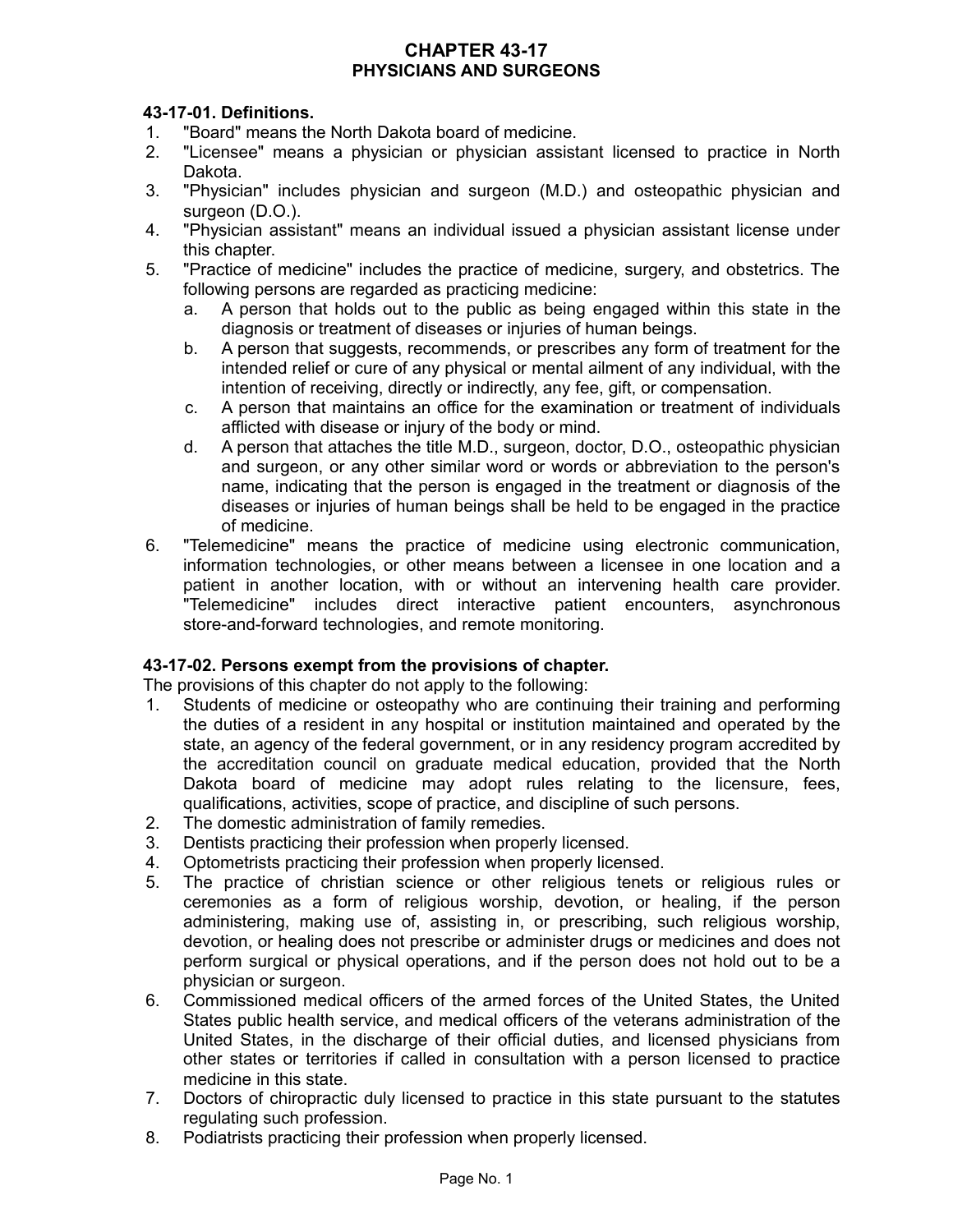- 9. An individual rendering services as a physician assistant. However, sections 43-17-02.1 and 43-17-02.2 apply to physician assistants. The board shall adopt rules governing the conduct, licensure, fees, qualifications, and discipline of physician assistants. Physician assistants are not authorized to perform any services that must be performed by persons licensed pursuant to chapters 43-12.1, 43-13, 43-15, and 43-28 or services otherwise regulated by licensing laws, notwithstanding medical doctors need not be licensed specifically to perform the services contemplated under such chapters or licensing laws.
- 10. A nurse practicing the nurse's profession when properly licensed by the North Dakota board of nursing.
- 11. A naturopath duly licensed to practice in this state pursuant to the statutes regulating such profession.
- 12. An individual duly licensed to practice medical imaging or radiation therapy in this state under chapter 43-62.
- 13. An acupuncturist duly licensed to practice in this state pursuant to the statutes regulating such profession.

# **43-17-02.1. Physician assistant - Scope of practice.**

- 1. A physician assistant may:
	- a. Provide a legal medical service for which a physician assistant is prepared by education, training, and experience and is competent to perform, including:
		- (1) Obtaining and performing a comprehensive health history and physical examination;
		- (2) Evaluating, diagnosing, managing, and providing medical treatment;
		- (3) Ordering and evaluating a diagnostic study and therapeutic procedure;
		- (4) Performing a diagnostic study or therapeutic procedure not involving the use of medical imaging as defined in section 43-62-01 or radiation therapy as defined in section 43-62-01;
		- (5) Performing limited sonography on a focused imaging target to assess specific and limited information about a patient's medical condition or to provide real-time visual guidance for another procedure;
		- (6) Educating a patient on health promotion and disease prevention;
		- (7) Providing consultation upon request; and
		- (8) Writing a medical order;
	- b. Obtain informed consent;
	- c. Supervise, delegate, and assign therapeutic and diagnostic measures not involving the use of medical imaging as defined in section 43-62-01 or radiation therapy as defined in section 43-62-01 to licensed or unlicensed personnel;
	- d. Certify the health or disability of a patient as required by any local, state, or federal program;
	- e. Authenticate any document with the signature, certification, stamp, verification, affidavit, or endorsement of the physician assistant if the document may be authenticated by the signature, certification, stamp, verification, affidavit, or endorsement of a physician; and
	- f. Pronounce death.
- 2. A physician assistant shall collaborate with, consult with, or refer to the appropriate member of the health care team as indicated by the condition of the patient, the education, experience, and competence of the physician assistant, and the standard of care. The degree of collaboration must be determined at the practice which may include decisions made by the employer, group, hospital service, and the credentialing and privileging systems of a licensed facility. A physician assistant is responsible for the care provided by that physician assistant and a written agreement relating to the items in this chapter is not required.
- 3. A physician assistant:
	- a. May prescribe, dispense, administer, and procure drugs and medical devices;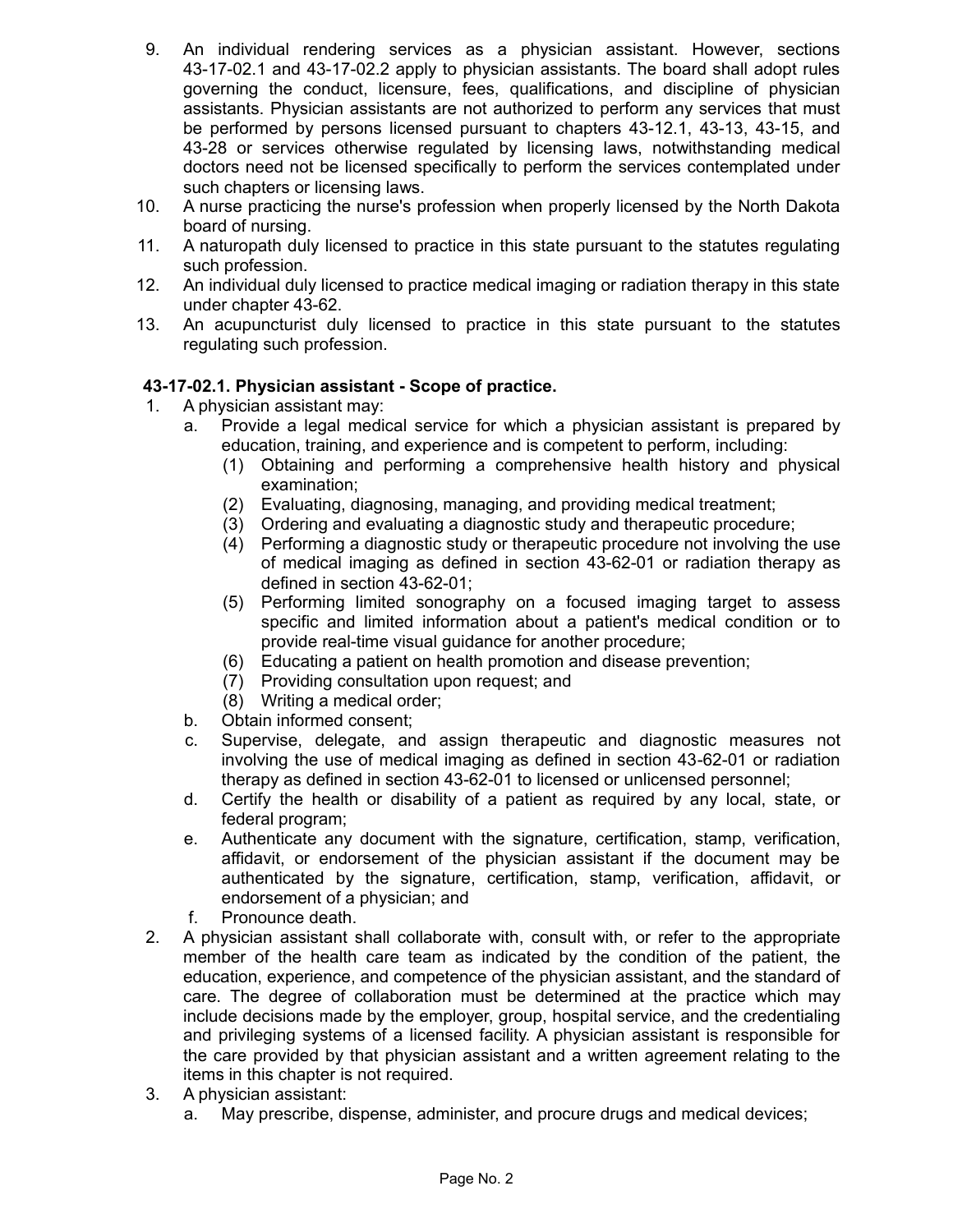- b. May plan and initiate a therapeutic regimen that includes ordering and prescribing nonpharmacological interventions, including durable medical equipment, nutrition, blood and blood products, and diagnostic support services, including home health care, hospice, and physical and occupational therapy;
- c. May prescribe and dispense schedule II through V substances as designated by the federal drug enforcement agency and all legend drugs;
- d. May not dispense a drug, unless pharmacy services are not reasonably available, dispensing is in the best interest of the patient, or an emergency exists;
- e. May request, receive, and sign for a professional sample, and may distribute a professional sample to a patient; and
- f. If prescribing or dispensing a controlled substance, shall register with the federal drug enforcement administration and shall comply with appropriate state and federal laws.
- 4. A physician assistant shall practice at a licensed health care facility, facility with a credentialing and privileging system, physician-owned facility or practice, or facility or practice approved by the board.
- 5. Notwithstanding subsections 2 and 4, a physician assistant with less than four thousand hours of practice approved by the board under subsection 4 shall execute a written collaborative agreement that:
	- a. Is between a physician and a physician assistant with less than four thousand hours practice;
	- b. Describes how collaboration required under subsection 2 must occur; and
	- c. Is available to the board on request.
- 6. A physician assistant shall comply with any privileging and credentialing systems at the facility at which the physician assistant practices.

# **43-17-02.2. Physician assistant - Use of certain words or initials prohibited.**

- 1. A person that is not a physician assistant may not:
	- a. Represent oneself as a physician assistant or act as a physician assistant; or
	- b. Use any combination or abbreviation of the term or title "physician assistant" or "PA" to indicate or imply the person is a physician assistant.
- 2. However, an individual who is not licensed as a physician assistant under this chapter but who meets the qualifications for licensure as a physician assistant under this chapter may use the title "physician assistant" or "PA" but may not act or practice as a physician assistant unless licensed under this chapter.

## **43-17-02.3. Practice of medicine or osteopathy by holder of permanent, unrestricted license - Exceptions.**

The practice of medicine is deemed to occur in the state the patient is located. A practitioner providing medical care to a patient located in this state is subject to the licensing and disciplinary laws of this state and shall possess an active North Dakota license for the practitioner's profession. Notwithstanding anything in this chapter to the contrary, any physician who is the holder of a permanent, unrestricted license to practice medicine or osteopathy in any state or territory of the United States, the District of Columbia, or a province of Canada may practice medicine or osteopathy in this state without first obtaining a license from the North Dakota board of medicine under one or more of the following circumstances:

- 1. As a member of an organ harvest team;
- 2. On board an air ambulance and as a part of its treatment team;
- 3. To provide one-time consultation on a diagnosis for a patient to a physician licensed in the state, or teaching assistance for a period of not more than seven days; or
- 4. To provide consultation or teaching assistance previously approved by the board for charitable organizations.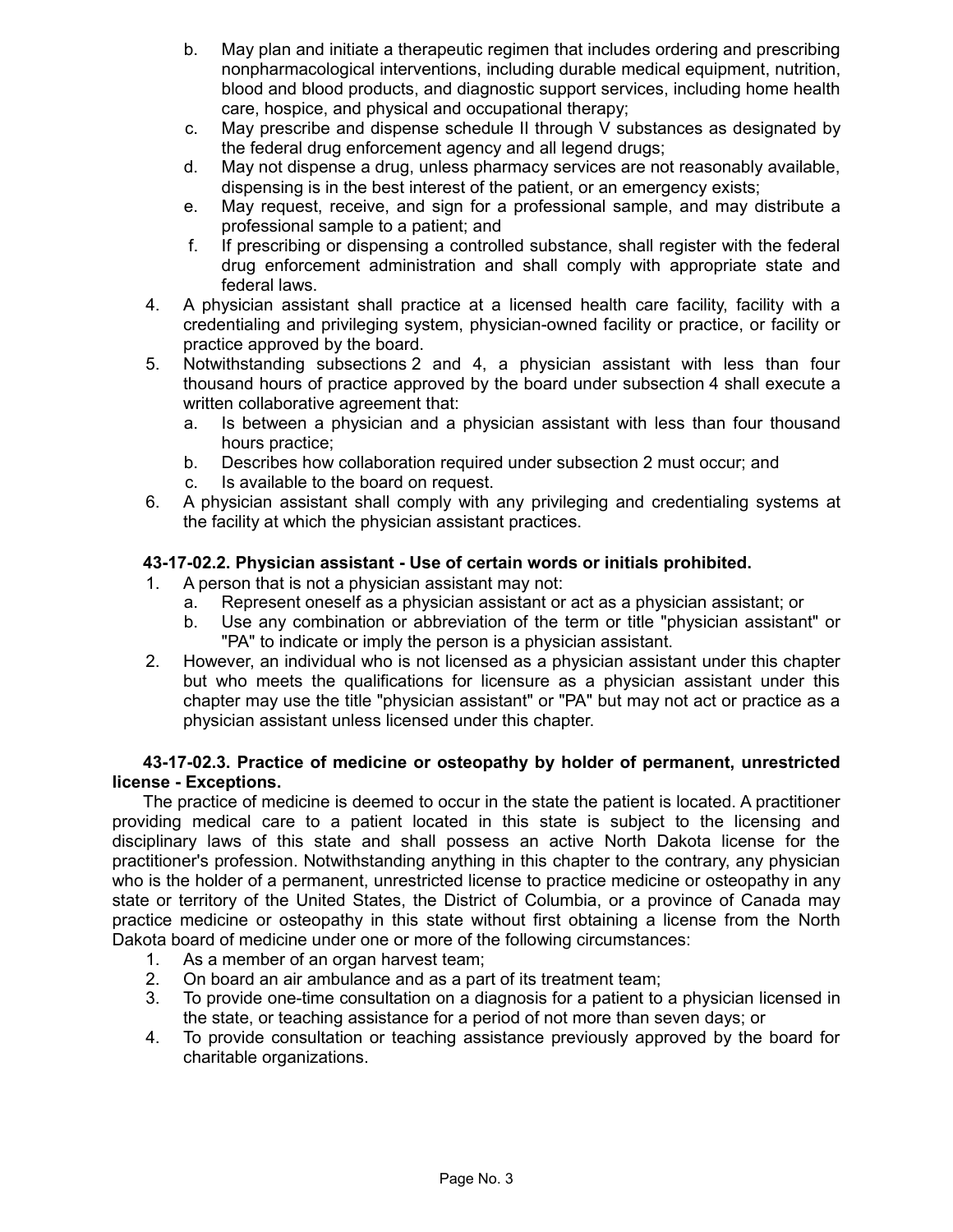## **43-17-02.4. Licensure exemption for certain physicians.**

- 1. A physician licensed in good standing to practice in another state is exempt from the licensure requirements of this chapter if the physician:
	- a. Has a written or oral agreement with a sports team to provide care to team members and coaching staff traveling with the team for a specific sporting event in this state; or
	- b. Has been invited by a national sport governing body to provide services to team members and coaching staff at a national sport training center in this state or to provide services at an event or competition in this state which is sanctioned by the national sport governing body if:
		- (1) The physician's practice in this state is limited to the practice required by the national sport governing body; and
		- (2) The services provided by the physician are within the physician's scope of practice.
- 2. A physician exempt under this section may not:
	- a. Provide care or consultation to an individual residing in this state, other than an individual specified in subsection 1; or
	- b. Practice at a licensed health care facility in this state.
- 3. An exemption under subdivision a of subsection 1 is valid while the physician is traveling with the sports team. This exemption may not exceed ten days for each sporting event. A physician may apply to the board to receive an exemption of twenty additional days per sporting event.
- 4. The board may enter an agreement with a medical and osteopathic licensing board of another state to implement this section. An agreement may include a procedure for reporting a potential medical license violation.
- 5. The board may adopt rules to implement this section.

## **43-17-03. North Dakota board of medicine - How appointed - Qualifications.**

- 1. The governor shall appoint a North Dakota board of medicine consisting of thirteen members, nine of whom are doctors of medicine, one of whom is a doctor of osteopathy, one of whom is a physician assistant, and two of whom are designated as public members. If no osteopathic physician is qualified and willing to serve, any qualified physician may be appointed in place of the osteopathic physician.
- 2. Each physician member must:
	- a. Be a practicing physician of integrity and ability.
	- b. Be a resident of and duly licensed to practice medicine in this state.
	- c. Be a graduate of a medical or osteopathic school of high educational requirements and standing.
	- d. Have been engaged in the active practice of the physician's profession within this state for a period of at least five years.
- 3. Each public member of the board must:
	- a. Be a resident of this state.
	- b. Be at least twenty-one years of age.
	- c. Not be affiliated with any group or profession that provides or regulates health care in any form.
- 4. The physician assistant member of the board must:
	- a. Be a practicing physician assistant of integrity and ability.
	- b. Be a resident of and be duly licensed to practice as a physician assistant in this state.
	- c. Have been engaged in the active practice as a physician assistant within this state for a period of at least five years.
- 5. An individual appointed to the board shall qualify by taking the oath required of civil officers.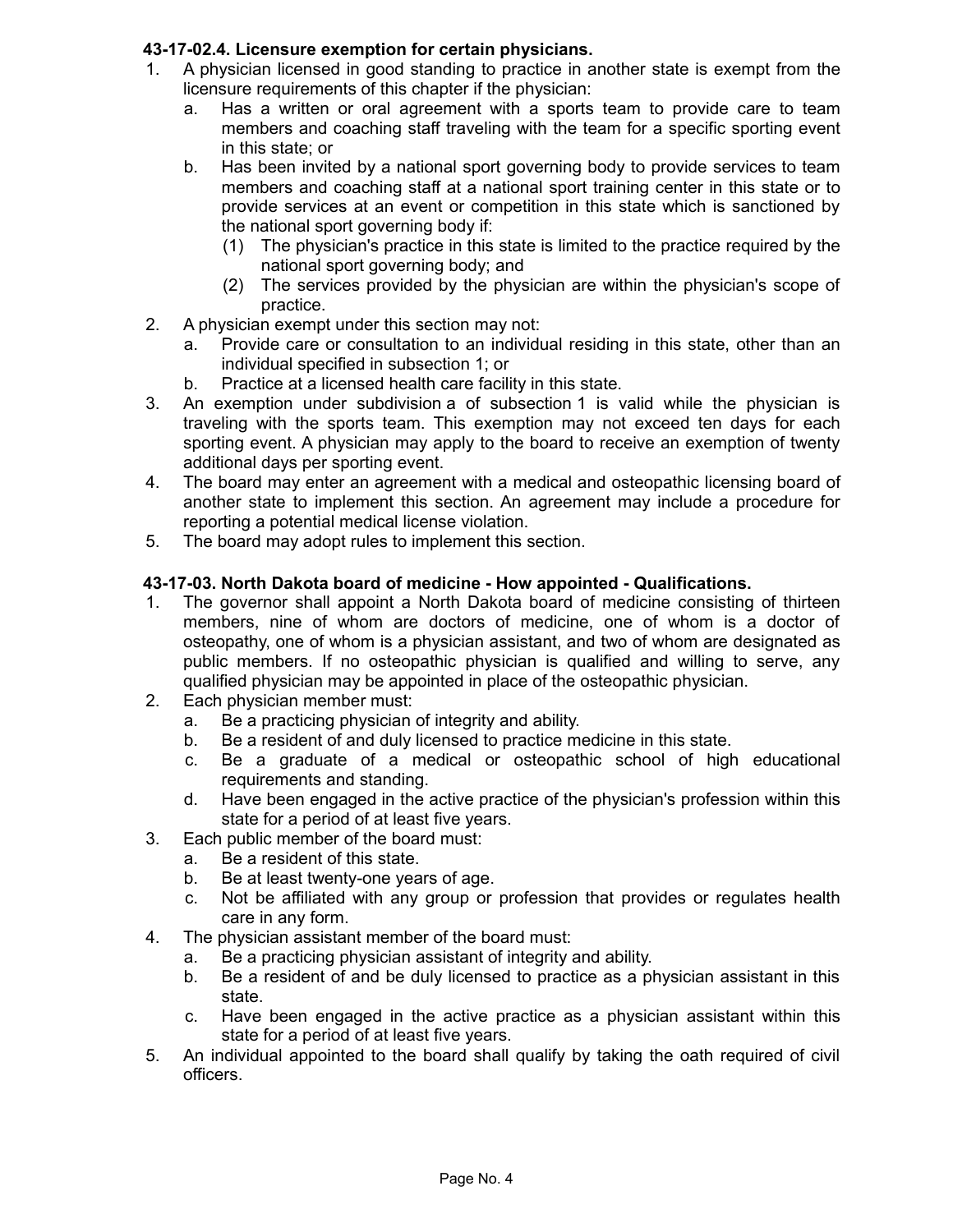### **43-17-04. Term of office.**

The term of office of each member of the board is four years and until a successor is appointed and qualified. The terms must be so arranged that no more than four terms expire on the thirty-first of July of each year. The governor shall fill all vacancies by appointment but in case of a vacancy before the expiration of a term, the appointment must be for the residue of the term only. No member of the board may serve thereon for more than two successive terms.

### **43-17-05. Removal of members of North Dakota board of medicine - Re-election.**

The governor for good cause shown and upon the recommendation of three-fourths of the members of the North Dakota board of medicine may remove any member of such board for misconduct, incapacity, or neglect of duty.

### **43-17-06. Officers of the board.**

The board shall elect a president and vice president from its own number and an executive director. The executive director need not be a member of the board. The executive director must be the general administrative and prosecuting officer of such board.

### **43-17-07. Meetings of the board.**

The board shall hold at least three meetings in each calendar year for the examination of applicants for licensure, and may call such special meetings as may be necessary. The meetings must be held at such places as the board may designate.

### **43-17-07.1. Powers of the board of medicine.**

In addition to any other powers, the board may:

- 1. Employ or contract with one or more organizations or agencies known to provide acceptable examinations for the preparation and scoring of required examinations relating to physician licensure, and employ or contract with one or more organizations or agencies known to provide acceptable examination services for the administration of the required examination.
- 2. Prescribe the time, place, method, manner, scope, and subject of examination.
- 3. Impose sanctions, deny licensure, levy fines, or seek appropriate civil or criminal penalties against anyone who violates or attempts to violate examination security, anyone who obtains or attempts to obtain licensure by fraud or deception, and anyone who knowingly assists in that type of activity.
- 4. Require information on an applicant's or licensee's fitness, qualifications, and previous professional record and performance from recognized data sources, including the federation of state medical boards action data bank, other data repositories, licensing and disciplinary authorities of other jurisdictions, professional education and training institutions, liability insurers, health care institutions, and law enforcement agencies be reported to the board. The board or its investigative panels may require an applicant for licensure or a licensee who is the subject of a disciplinary investigation to submit to a statewide and nationwide criminal history record check. The nationwide criminal history record check must be conducted in the manner provided by section 12-60-24. All costs associated with the criminal history record check are the responsibility of the licensee or applicant.
- 5. Require the self-reporting by an applicant or a licensee of any information the board determines may indicate possible deficiencies in practice, performance, fitness, or qualifications.
- 6. Establish a mechanism for dealing with a licensee who abuses or is dependent upon or addicted to alcohol or other addictive chemical substances, to enter an agreement, at its discretion, with a professional organization whose relevant procedures and techniques it has evaluated and approved for the organization's cooperation or participation.
- 7. Issue a cease and desist order, obtain a court order, or an injunction to halt unlicensed practice, a violation of this chapter, or a violation of the rules of the board.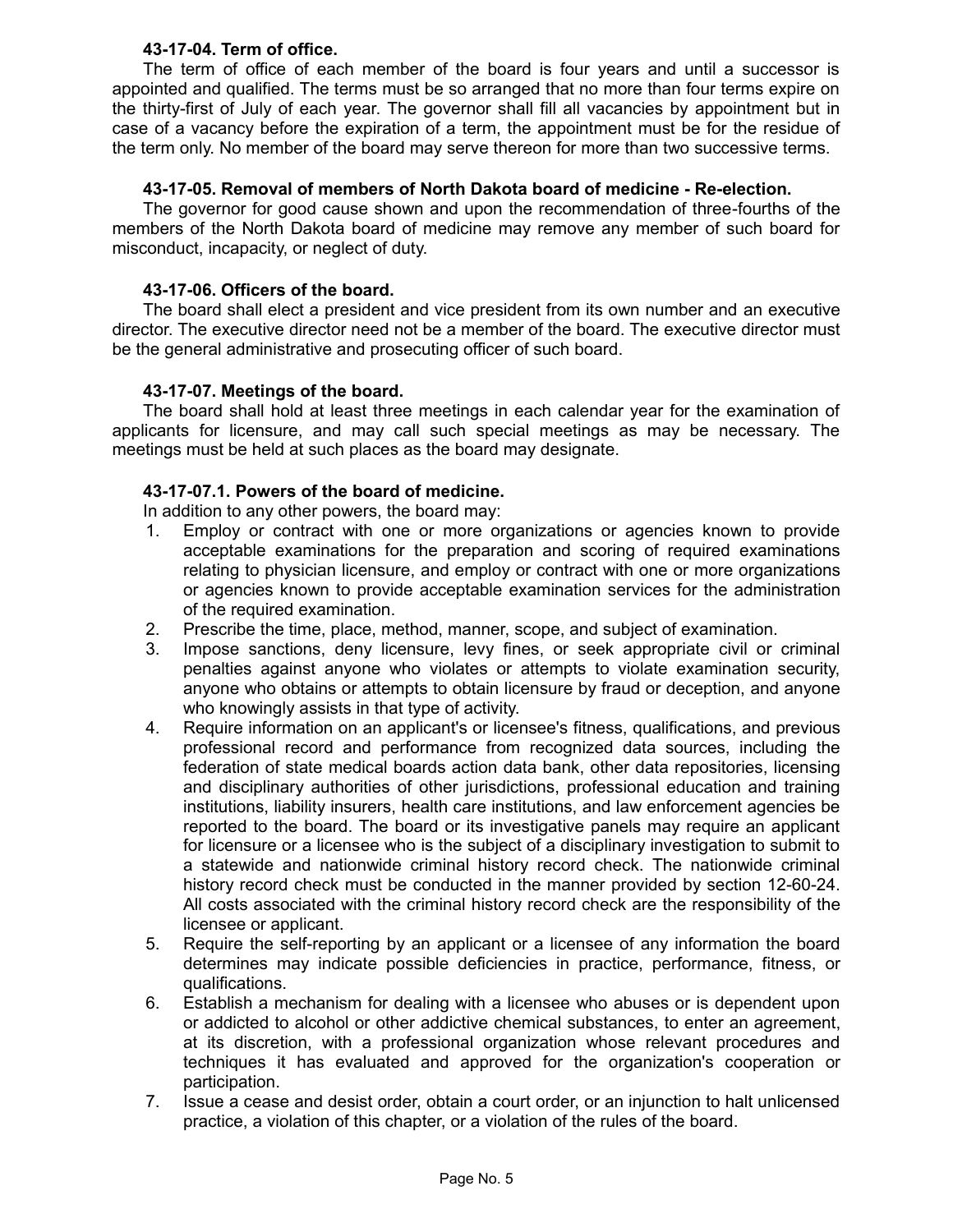8. Issue a conditional, restricted, or otherwise circumscribed license as it determines necessary.

### **43-17-07.2. Conflict of interest.**

A member of the board, acting in that capacity or as a member of any committee of the board, may not participate in the making of any decision or the taking of any action affecting that member's personal, professional, or pecuniary interest, or that of a known relative or business or professional associate.

#### **43-17-08. Power of board to administer oaths - Summon witnesses - Take testimony.** Repealed by S.L. 1987, ch. 525, § 13.

## **43-17-09. Subpoena - How to issue - Fees - Service.**

Repealed by S.L. 1987, ch. 525, § 13.

### **43-17-10. Failure to appear or testify - Penalty.**

Repealed by S.L. 1987, ch. 525, § 13.

### **43-17-11. Records of board - License applications - Preservation.**

The board shall keep a record of all of its proceedings and applications for license. Application records must be preserved for at least six years beyond the disposition thereof or the last annual registration of the licensee, whichever is longer.

#### **43-17-12. Biennial report.**

The board may submit a biennial report to the governor and the secretary of state in accordance with section 54-06-04.

### **43-17-13. Board to adopt rules and regulations.**

Repealed by S.L. 1987, ch. 525, § 13.

#### **43-17-14. Compensation - Expenses of board and the members thereof.**

A member of the board shall receive for each day during which the member actually is engaged in the performance of the duties of the member's office such per diem as must be fixed by the board and such mileage as is provided in section 54-06-09. The executive director of the board shall receive such salary or other compensation, and such allowance for clerical and other expenses of the board as the board shall determine.

#### **43-17-15. Fees deposited with state treasurer - Separate fund - Vouchers.**

Repealed by S.L. 1971, ch. 510, § 15.

#### **43-17-16. License required.**

Repealed by S.L. 1987, ch. 525, § 13.

#### **43-17-17. Application for license.**

In order to obtain a license to practice medicine in this state, an application must be made to the board through the executive director. The application must be upon the form adopted by the board and must be made in the manner prescribed by it.

#### **43-17-18. License requirements.**

- 1. General. Every applicant for licensure shall file a written application, on forms provided by the board, showing to the board's satisfaction that the applicant is of good moral character and satisfies all of the requirements of this chapter including:
	- a. Successful completion of a medical licensure examination satisfactory to the board;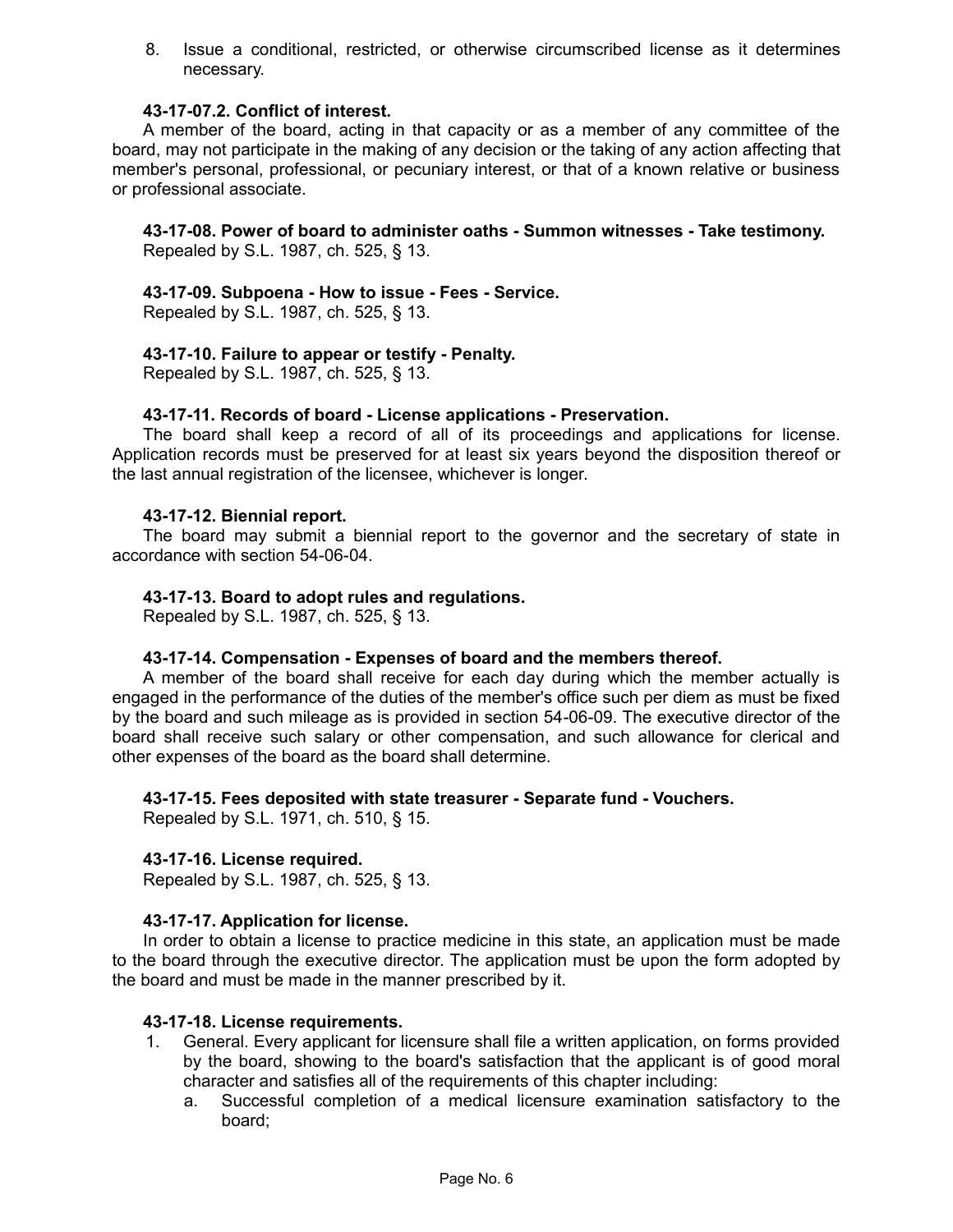- b. Physical, mental, and professional capability for the practice of medicine in a manner acceptable to the board; and
- c. A history free of any finding by the board, any other state medical licensure board, or any court of competent jurisdiction, of the commission of any act that would constitute grounds for disciplinary action under this chapter; the board may modify this restriction for cause.
- 2. Graduates of United States and Canadian schools.
	- a. An applicant who is a graduate of an approved medical or osteopathic school located in the United States, its possessions, territories, or Canada, shall present evidence, satisfactory to the board, that the applicant has been awarded a degree of doctor of medicine or doctor of osteopathy from a medical school located in the United States, its possessions, territories, or Canada, approved by the board or by an accrediting body approved by the board at the time the degree was conferred.
	- b. An applicant who is a graduate of an approved medical or osteopathic school located in the United States, its possessions, territories, or Canada, must present evidence, satisfactory to the board, that the applicant has successfully completed one year of postgraduate training in the United States or Canada in a program approved by the board or by an accrediting body approved by the board.
- 3. Graduates of international schools.
	- a. An applicant who is a graduate of a medical school not located in the United States, its possessions, territories, or Canada, shall present evidence, satisfactory to the board, that the applicant possesses the degree of doctor of medicine or a board-approved equivalent based on satisfactory completion of educational programs acceptable to the board. Graduates of osteopathic schools located outside the United States are not eligible for licensure.
	- b. An applicant who has graduated from a medical school not located in the United States, its possessions, territories, or Canada, must present evidence, satisfactory to the board, that the applicant has successfully completed thirty months of postgraduate training in a program located in the United States, its possessions, territories, or Canada, and accredited by a national accrediting organization approved by the board or other graduate training approved in advance by the board as meeting standards similar to those of a national accrediting organization. However, if such an applicant has not completed thirty months of postgraduate training in a program approved by the board or by an accrediting body approved by the board, but has met all other licensing requirements and has successfully completed one year of postgraduate training in the United States or Canada in a program approved by the board, and if the board finds that the applicant has other professional experience and training that is substantially equivalent to the last eighteen months of postgraduate training, then the applicant may be deemed eligible for licensure. The board is granted broad discretion in determining whether to apply this exception to the normal licensing requirements. An applicant seeking licensure under this exception must present evidence satisfactory to the board that:
		- (1) The applicant is certified by a specialty board recognized by the American board of medical specialties or by a specialty board recognized by the royal college of physicians and surgeons of Canada; or
		- (2) The applicant has passed the special purpose examination developed by the federation of state medical boards of the United States.
	- c. The applicant shall present evidence satisfactory to the board that the applicant has been awarded a certificate by the educational council for foreign medical graduates. The board may adopt rules establishing specific exceptions to this requirement.
	- d. The applicant has a working ability in the English language sufficient to communicate with patients and physicians and to engage in the practice of medicine.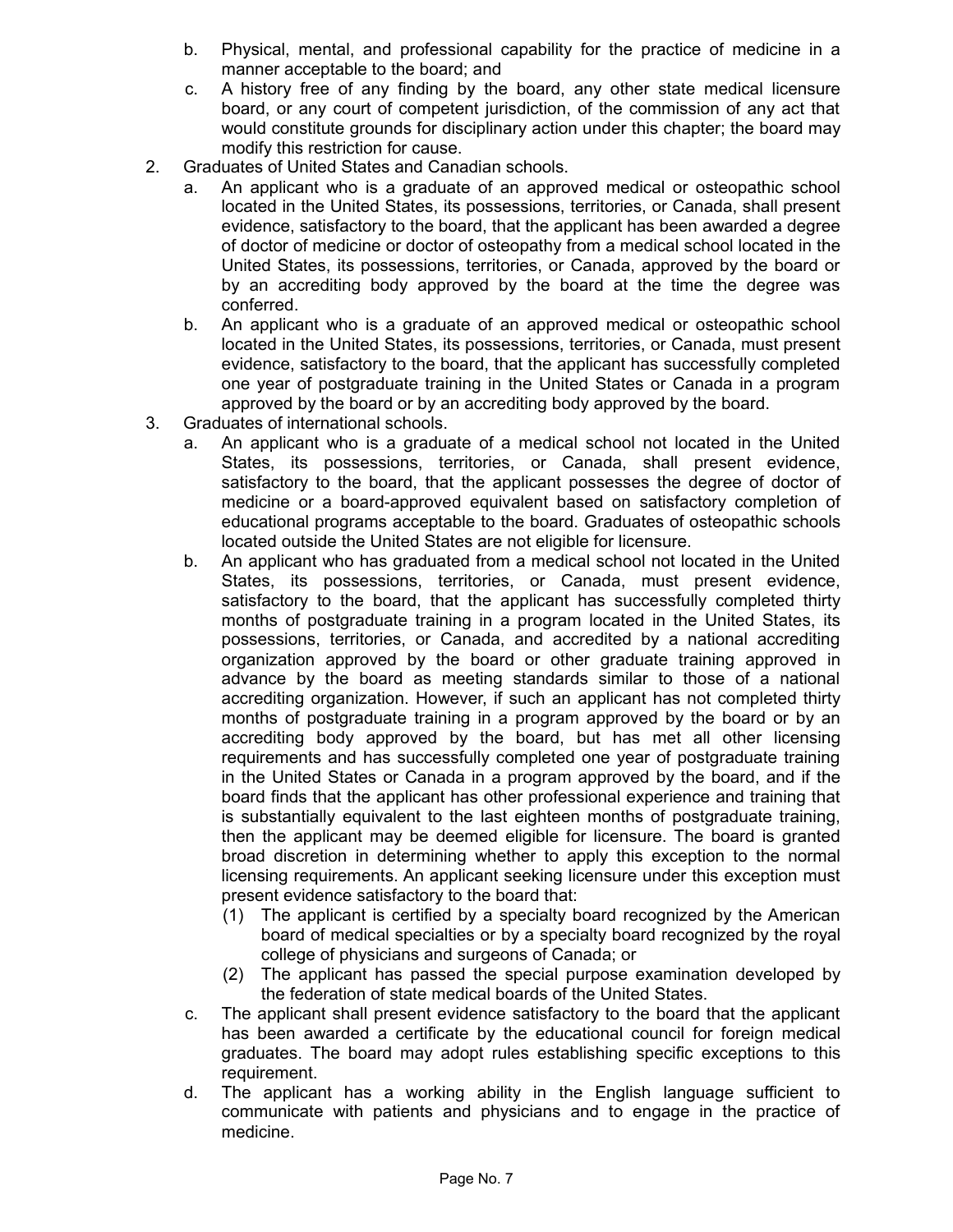4. Special license. The board may grant a temporary special license to an applicant who is a graduate of a medical school that is not located in the United States or Canada if that applicant has met all requirements for licensure except those pertaining to postgraduate training; has successfully completed two years of approved postgraduate training in the United States or Canada; and is enrolled in an approved postgraduate training program in this state. This special license is valid only while the licensee continues to be enrolled in an approved postgraduate training program in this state.

### **43-17-19. License granted without examination upon qualification of applicant.**

Repealed by S.L. 1957, ch. 302, § 16.

### **43-17-20. Examinations - How conducted - Subjects.**

Repealed by S.L. 1987, ch. 525, § 13.

### **43-17-21. License granted without examination to persons licensed in other states.**

The board may in its discretion license by endorsement an applicant who has complied with licensure requirements and who has passed an examination given by a recognized certifying agency approved by the licensing agency, provided such examination was, in the opinion of the board, equivalent in every respect to its examination. The board may also, in its discretion, enter into reciprocal agreements with the licensing agencies of other states or territories or the District of Columbia providing for a reciprocal waiver of further examination or any part thereof. In any case the applicant must appear before the board for such examination into the applicant's qualifications as may be required by the board. The board may by regulation make provision for temporary and special licenses to be in effect in the interval between board meetings.

### **43-17-22. License - Fees.**

Repealed by S.L. 1987, ch. 525, § 13.

### **43-17-23. Licenses to be recorded.**

Repealed by S.L. 1983, ch. 479, § 3.

#### **43-17-24. Physicians register with the board.**

On or before the due date established by the board, every person legally licensed to practice medicine within this state shall file with the executive director of the board a registration statement upon blanks prepared and provided by the board and shall pay to the executive director the registration fee. No person may engage in the practice of medicine in this state without a current registration certificate issued by the board.

#### **43-17-25. Registration fee.**

The registration fee for any person licensed to practice medicine in the state must be fixed by regulation of the board. All fees must be paid to and held by the executive director of the board and are subject to disbursement by the board in performing its duties.

#### **43-17-26. Annual license issued - License posted.**

Repealed by S.L. 1987, ch. 525, § 13.

#### **43-17-26.1. License renewals - Late fees.**

A physician seeking to renew the annual registration who has failed to complete the annual registration process within the time specified by the North Dakota board of medicine must be assessed a fee equal to three times the normal annual registration fee, in addition to such other penalties as are authorized by law, if that physician is found to have been practicing medicine in this state after the physician's license expired. A physician who is not found to have been practicing medicine in this state may renew a license upon payment of the arrearage and meeting the other requirements of the board. However, a physician whose license lapsed more than three years before that physician petitioned the board for reinstatement must submit a new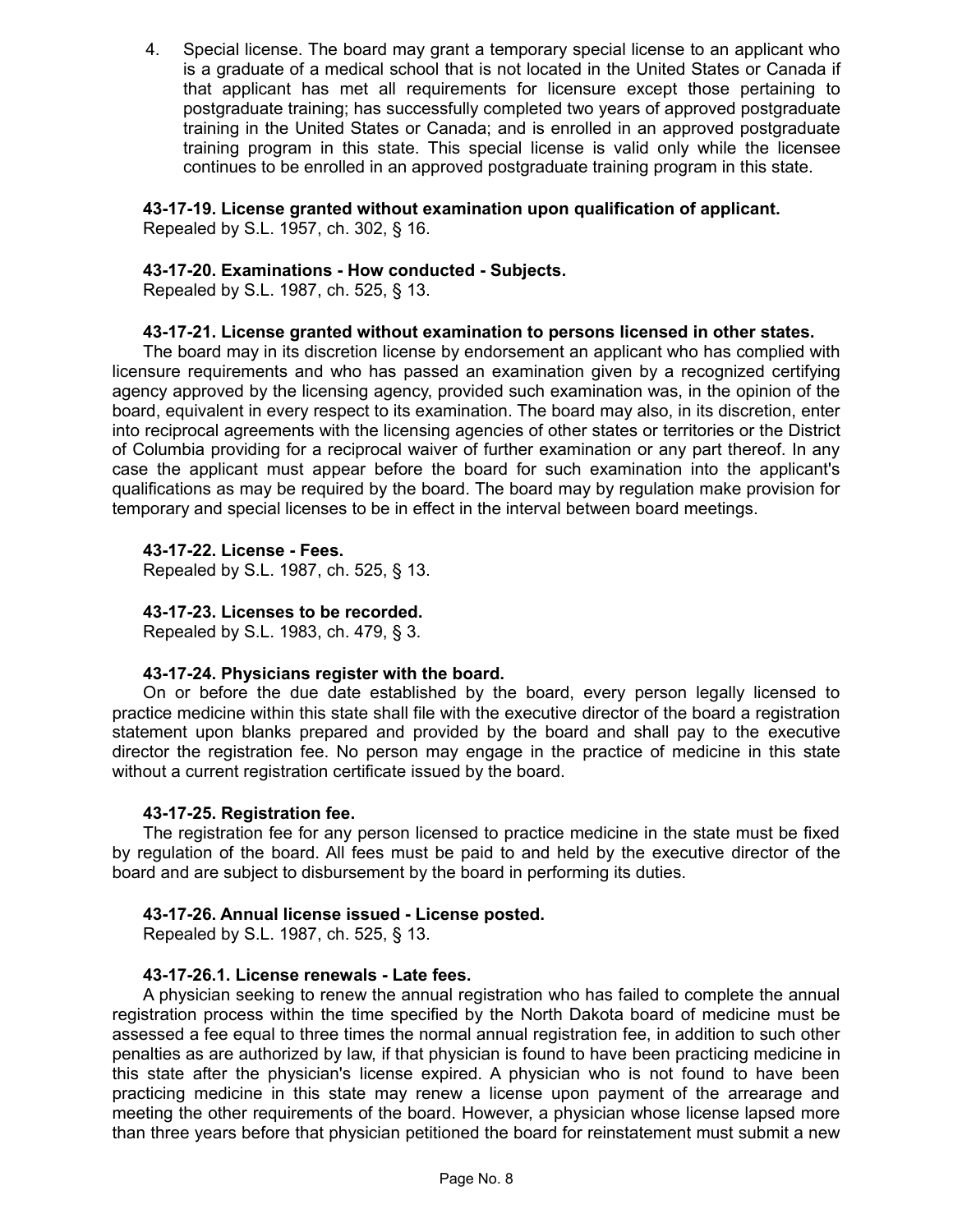application for licensure, whether or not that physician has practiced medicine in this state since the physician's license was last current.

### **43-17-27. Board to make rules and regulations as to registration statement - Keep record of persons paying fee.**

Repealed by S.L. 1987, ch. 525, § 13.

### **43-17-27.1. Continuing education requirements.**

- 1. The board shall promote a high degree of competence in the practice of medicine by establishing rules requiring every physician licensed in the state to fulfill continuing education requirements. Compliance with these rules must be documented at such times and in such manner as is required by the board.
- 2. Before a license may be renewed, the licensee shall submit evidence to the board establishing that all continuing education requirements prescribed by the rules adopted by the board have been met.
- 3. The board may exempt a physician from the requirements of this section in accordance with rules adopted by the board.

#### **43-17-28. When fee remitted to licensee.**

Repealed by S.L. 1987, ch. 525, § 13.

### **43-17-29. Practitioners not registered prohibited from practicing - Revocation of license.**

Repealed by S.L. 1987, ch. 525, § 13.

### **43-17-30. Payment of delinquent registration fee - Reinstatement.**

Any practitioner of medicine who has been licensed to practice in this state by the board, and who has been suspended from practice and whose license has been revoked because of failure to pay the registration fee, may, at the discretion of the board, be reinstated, and have the suspension revoked, and the license renewed by paying to the executive director of the board the amount of the registration fee which is then in default.

#### **43-17-30.1. Disciplinary action.**

The board is authorized to take disciplinary action against a licensed physician by any one or more of the following means, as it may find appropriate:

- 1. Revocation of license.
- 2. Suspension of license.
- 3. Probation.
- 4. Imposition of stipulations, limitations, or conditions relating to the practice of medicine.
- 5. Letter of censure.
- 6. Require the licensee to provide free public or charitable service for a defined period.
- 7. Impose fines, not to exceed five thousand dollars for any single disciplinary action. Any fines collected by the North Dakota board of medicine must be deposited in the state general fund.

#### **43-17-31. Grounds for disciplinary action.**

- 1. Disciplinary action may be imposed against a physician upon any of the following grounds:
	- a. The use of any false, fraudulent, or forged statement or document, or the use of any fraudulent, deceitful, dishonest, or immoral practice, in connection with any of the licensing requirements.
	- b. The making of false or misleading statements about the physician's skill or the efficacy of any medicine, treatment, or remedy.
	- c. The conviction of any misdemeanor determined by the board to have a direct bearing upon a person's ability to serve the public as a practitioner of medicine or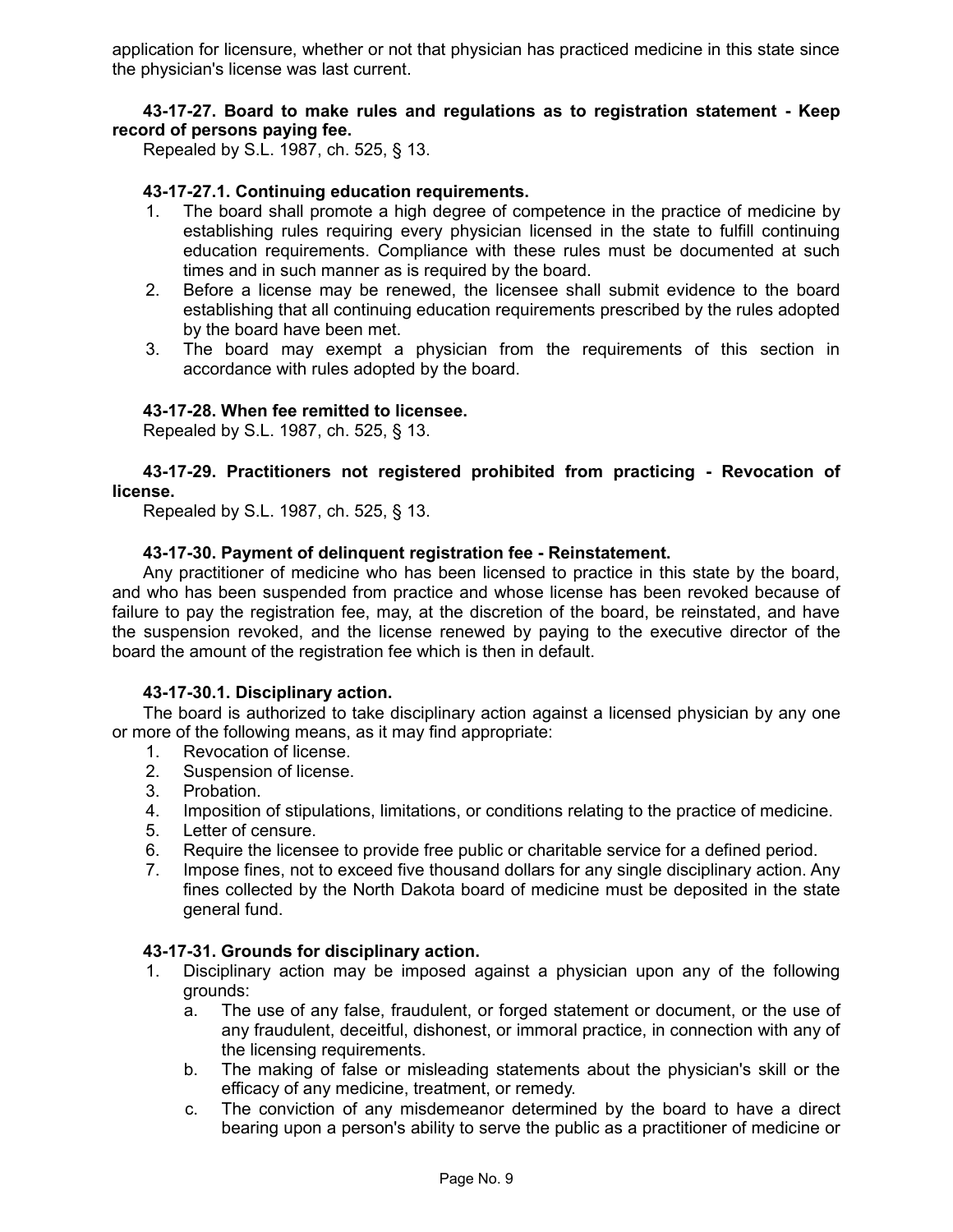any felony. A license may not be withheld contrary to the provisions of chapter 12.1-33.

- d. Habitual use of alcohol or drugs.
- e. Physical or mental disability materially affecting the ability to perform the duties of a physician in a competent manner.
- f. The performance of any dishonorable, unethical, or unprofessional conduct likely to deceive, defraud, or harm the public.
- g. Obtaining any fee by fraud, deceit, or misrepresentation.
- h. Aiding or abetting the practice of medicine by an unlicensed, incompetent, or impaired person.
- i. The violation of any provision of a medical practice act or the rules and regulations of the board, or any action, stipulation, condition, or agreement imposed by the board or its investigative panels.
- j. The practice of medicine under a false or assumed name.
- k. The advertising for the practice of medicine in an untrue or deceptive manner.
- l. The representation to a patient that a manifestly incurable condition, sickness, disease, or injury can be cured.
- m. The willful or negligent violation of the confidentiality between physician and patient, except as required by law.
- n. The failure of a doctor of osteopathy to designate that person's school of practice in the professional use of that person's name by such terms as "osteopathic physician and surgeon", "doctor of osteopathy", "D.O.", or similar terms.
- o. Gross negligence in the practice of medicine.
- p. Sexual abuse, misconduct, or exploitation related to the licensee's practice of medicine.
- q. The prescription, sale, administration, distribution, or gift of any drug legally classified as a controlled substance or as an addictive or dangerous drug for other than medically accepted therapeutic purposes.
- r. The payment or receipt, directly or indirectly, of any fee, commission, rebate, or other compensation for medical services not actually or personally rendered, or for patient referrals; this prohibition does not affect the lawful distributions of professional partnerships, corporations, limited liability companies, or associations.
- s. The failure to comply with the reporting requirements of section 43-17.1-05.1.
- t. The failure to transfer medical records to another physician or to supply copies of those records to the patient or to the patient's representative when requested to do so by the patient or the patient's designated representative, except if the disclosure is otherwise limited or prohibited by law. A reasonable charge for record copies may be assessed.
- u. A continued pattern of inappropriate care as a physician, including unnecessary surgery.
- v. The use of any false, fraudulent, or deceptive statement in any document connected with the practice of medicine.
- w. The prescribing, selling, administering, distributing, or giving to oneself or to one's spouse or child any drug legally classified as a controlled substance or recognized as an addictive or dangerous drug.
- x. The violation of any state or federal statute or regulation relating to controlled substances.
- y. The imposition by another state or jurisdiction of disciplinary action against a license or other authorization to practice medicine based upon acts or conduct by the physician that would constitute grounds for disciplinary action as set forth in this section. A certified copy of the record of the action taken by the other state or jurisdiction is conclusive evidence of that action.
- z. The lack of appropriate documentation in medical records for diagnosis, testing, and treatment of patients.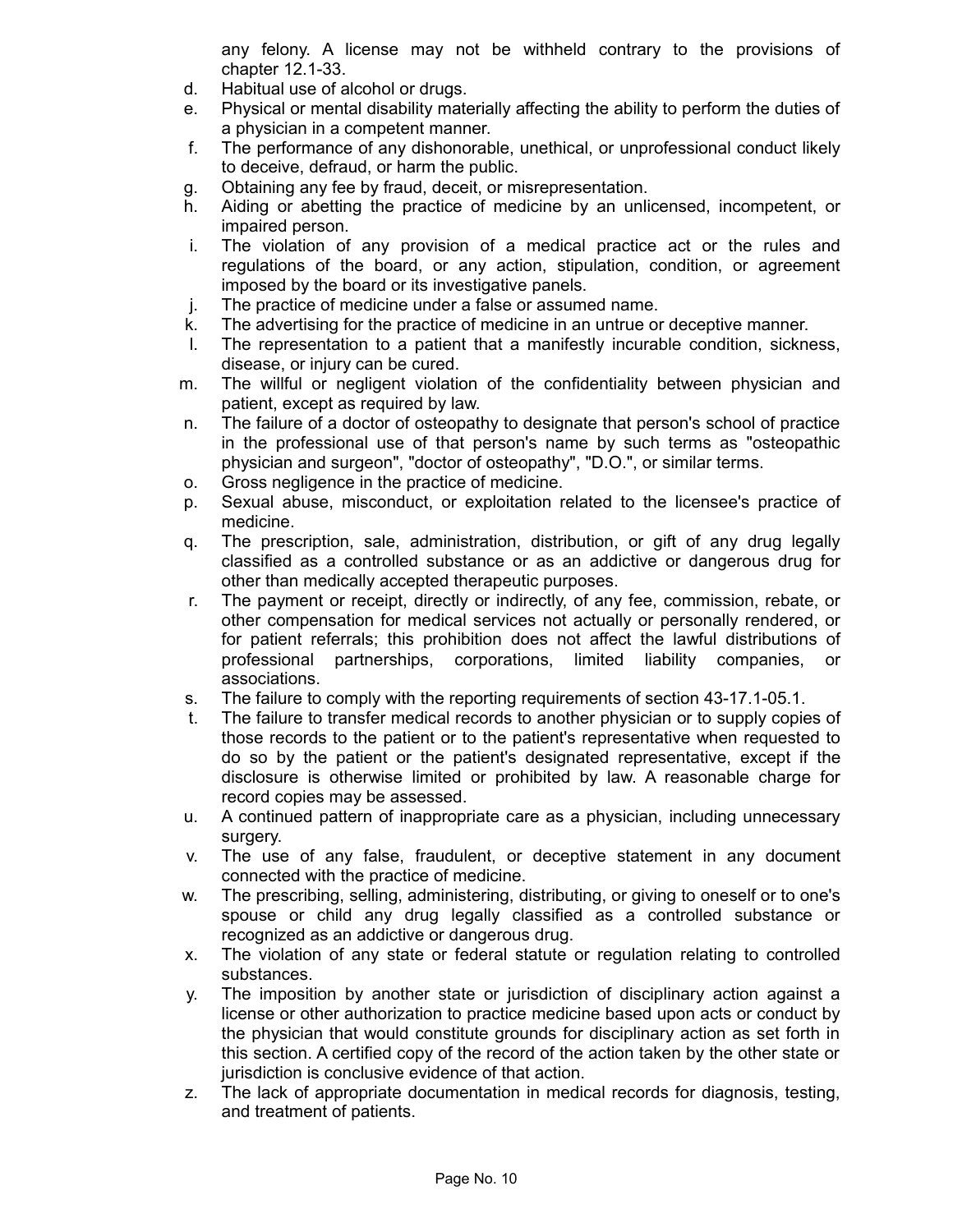- aa. The failure to properly monitor a fluoroscopy technologist or an emergency medical technician.
- bb. The failure to furnish the board or the investigative panel, their investigators, or representatives information legally requested by the board or the investigative panel.
- cc. The performance of an abortion on a pregnant woman prior to determining if the unborn child the pregnant woman is carrying has a detectable heartbeat, as provided in subsection 1 of section 14-02.1-05.1.
- dd. Noncompliance with the physician health program established under chapter 43-17.3.
- 2. The board shall keep a record of all of its proceedings in the matter of suspending, revoking, or refusing licenses together with the evidence offered.

### **43-17-31.1. Costs of prosecution - Disciplinary proceedings.**

In any order or decision issued by the board in resolution of a disciplinary proceeding in which disciplinary action is imposed against a physician or physician assistant, the board may direct any physician or physician assistant to pay the board a sum not to exceed the reasonable and actual costs, including reasonable attorney's fees, incurred by the board and investigative panels of the board in the investigation and prosecution of the case. If applicable, the physician's or physician assistant's license may be suspended until the costs are paid to the board. A physician or physician assistant may challenge the reasonableness of any cost item in a hearing under chapter 28-32 before an administrative law judge. The administrative law judge may approve, deny, or modify any cost item, and the determination of the judge is final. The hearing must occur before the physician's license or physician assistant's license may be suspended for nonpayment.

### **43-17-31.2. Limitations on disciplinary actions.**

The board may not take disciplinary action against a licensee based solely on the licensee prescribing or dispensing ivermectin for the off-label treatment or prevention of severe acute respiratory syndrome coronavirus 2 identified as SARS-CoV-2, or any mutation or viral fragments of SARS-CoV-2. This section does not limit the board from taking a disciplinary action on another basis, such as unlicensed practice, inappropriate documentation, or substandard care, or any basis that would in the board's determination harm the patient.

#### **43-17-32. Appeal from decision of board refusing, suspending, or revoking a license.** Repealed by S.L. 1987, ch. 525, § 13.

#### **43-17-32.1. Temporary suspension - Appeal.**

- 1. When, based on verified evidence, the board determines by a clear and convincing standard that the evidence presented to the board indicates that the continued practice by the physician would create a significant risk of serious and ongoing harm to the public while a disciplinary proceeding is pending, and that immediate suspension of the physician's license is required to reasonably protect the public from that risk of harm, the board may order a temporary suspension ex parte. For purposes of this section, "verified evidence" means testimony taken under oath and based on personal knowledge. The board shall give prompt written notice of the suspension to the physician, which must include a copy of the order and complaint, the date set for a full hearing, and a specific description of the nature of the evidence, including a list of all known witnesses and a description of any documents relied upon by the board in ordering the temporary suspension which, upon request, must be made available to the physician.
- 2. An ex parte temporary suspension remains in effect until a final order is issued after a full hearing or appeal under this section or until the suspension is otherwise terminated by the board.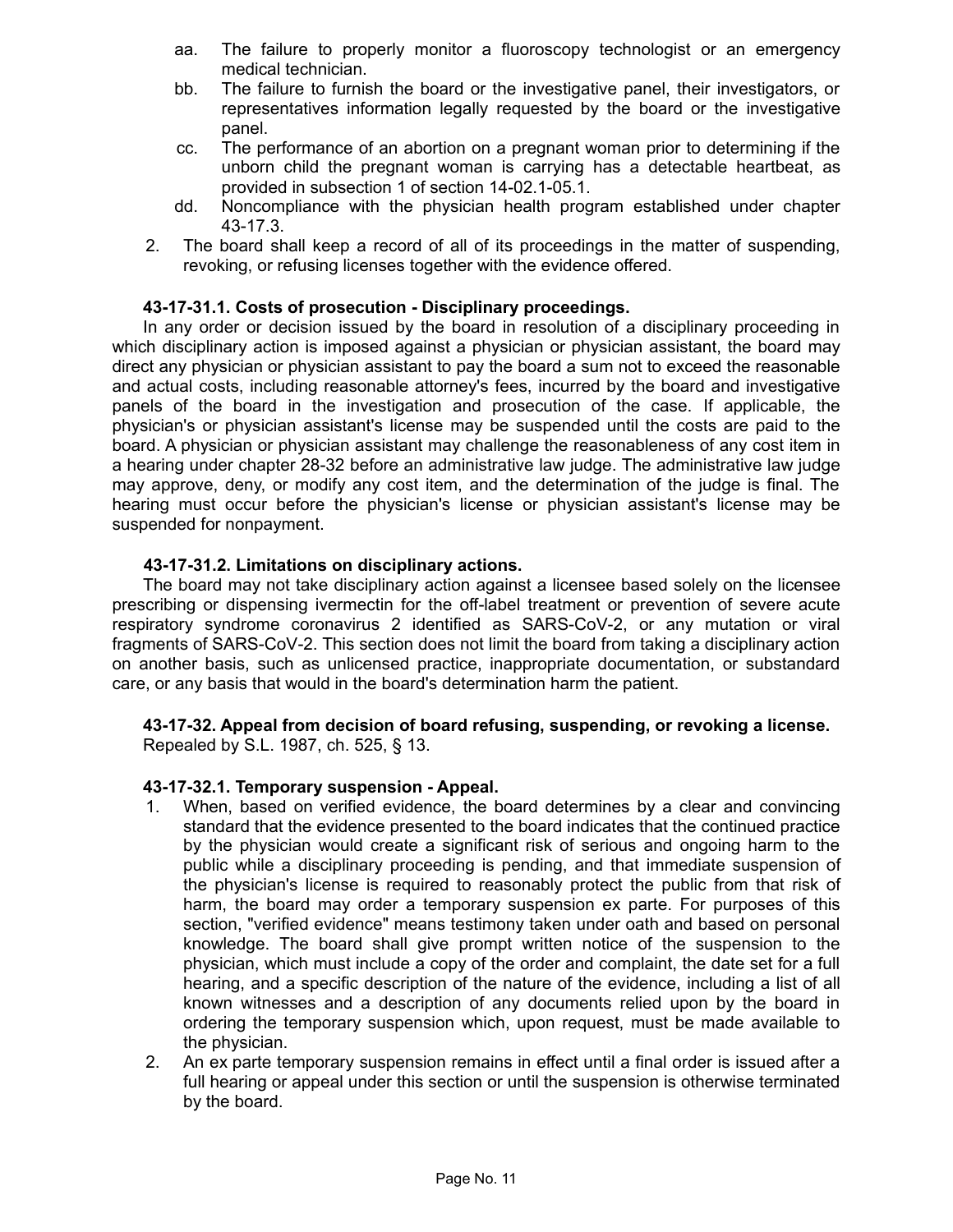- 3. The board shall conduct a hearing on the merits of the allegations to determine what disciplinary action, if any, shall be taken against the physician who is the subject of the ex parte suspension. That hearing must be held not later than thirty days from the issuance of the ex parte temporary suspension order. The physician is entitled to a continuance of the thirty-day period upon request for a period determined by the hearing officer.
- 4. The physician may appeal the ex parte temporary suspension order prior to the full hearing. For purposes of appeal, the district court shall decide whether the board acted reasonably or arbitrarily. The court shall give priority to the appeal for prompt disposition thereof.
- 5. Any medical record of a patient, or other document containing personal information about a patient, which is obtained by the board is an exempt record as defined in section 44-04-17.1.

### **43-17-33. Use of fraudulent device in obtaining a license - Fraudulent impersonation of physician - Penalty.**

Repealed by S.L. 1987, ch. 525, § 13.

### **43-17-34. Practicing without a license - Violation of chapter - Penalty.**

Any person who practices medicine in this state without complying with the provisions of this chapter, and any person who violates any of the provisions of this chapter for which another penalty is not specified is guilty of a class B misdemeanor. In addition to the criminal penalties provided, the civil remedy of injunction is available to restrain and enjoin violations of any provisions of this chapter without proof of actual damages sustained by any person.

### **43-17-35. Enforcement of chapter - Duty of secretary-treasurer.**

Repealed by S.L. 1987, ch. 525, § 13.

### **43-17-36. Physician practicing medicine while intoxicated.**

Repealed by S.L. 1987, ch. 525, § 13.

#### **43-17-37. Emergency treatment by resident physician.**

Any physician or surgeon licensed under the provisions of this chapter who in good faith renders in this state emergency care at the scene of the emergency is expected to render only such emergency care as in the person's judgment is at the time indicated.

#### **43-17-38. Emergency treatment by nonresident physician.**

Any physician or surgeon duly licensed to practice as a physician or surgeon in another state of the United States who renders in this state emergency care at the scene of the emergency may only be held to the degree of care as specified in section 43-17-37, and may not be deemed to be practicing medicine within this state as contemplated by this chapter.

#### **43-17-39. Qualified doctors of osteopathy may be licensed.**

Repealed by S.L. 1987, ch. 525, § 13.

### **43-17-40. Limitation of liability - Legislative intent.**

No physician, surgeon, hospital, blood bank, tissue bank, or other person or entity who donates, obtains, prepares, transplants, injects, transfuses, or otherwise transfers, or who assists or participates in obtaining, preparing, transplanting, injecting, transfusing, or transferring any tissue, organ, blood, or component thereof from one or more human beings, living or dead, to another human being, may be liable as the result of any such activity, save and except that each such person or entity remains liable for the person's or entity's own negligence or willful misconduct only.

The availability of scientific knowledge, skills, and materials for the transplantation, injection, transfusion, or transfer of human tissue, organs, blood, and components thereof is important to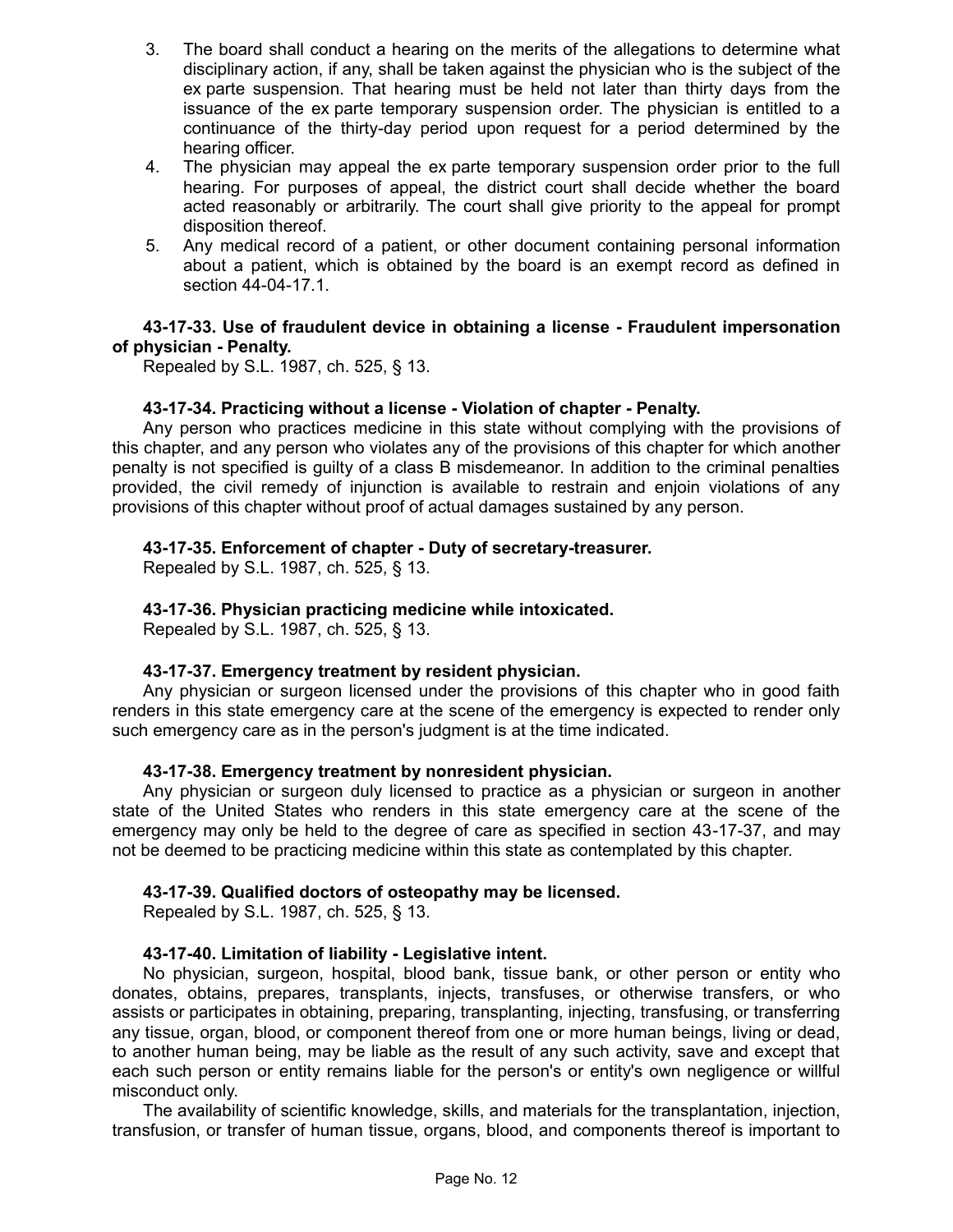the health and welfare of the people of this state. The imposition of legal liability without fault upon the persons and organizations engaged in such scientific procedures inhibits the exercise of sound medical judgment and restricts the availability of important scientific knowledge, skills, and materials. It is therefore the public policy of this state to promote the health and welfare of the people by limiting the legal liability arising out of such scientific procedures to instances of negligence or willful misconduct.

# **43-17-41. Duty of physicians and others to report injury - Penalty.**

- 1. Any physician, physician assistant, naturopath licensed under chapter 43-58, acupuncturist licensed under chapter 43-61, or any individual licensed under chapter 43-12.1 who performs any diagnosis or treatment for any individual suffering from any wound, injury, or other physical trauma:
	- a. Inflicted by the individual's own act or by the act of another by means of a knife, gun, or pistol shall as soon as practicable report the wound, injury, or trauma to a law enforcement agency in the county in which the care was rendered; or
	- b. Which the individual performing diagnosis or treatment has reasonable cause to suspect was inflicted in violation of any criminal law of this state, shall as soon as practicable report the wound, injury, or trauma to a law enforcement agency in the county in which the care was rendered.
- 2. The report under subsection 1 must state the name of the injured individual and the character and extent of the individual's injuries, except when the individual's physical injury is the result of a sexual offense, as defined in chapter 12.1-20, in which case the individual's name, address, and any identifying information may not be included in the report without the individual's written release.
- 3. When a report of domestic violence, as defined in section 14-07.1-01, or a report of physical injury resulting from a sexual offense, as defined in chapter 12.1-20, is made to a law enforcement agency as required by this section, the injured individual must be provided with information regarding a domestic violence sexual assault organization as defined in section 14-07.1-01 or other victims' assistance program by the physician, physician assistant, naturopath, acupuncturist licensed under chapter 43-61, or any individual licensed under chapter 43-12.1, unless it is known that the information has previously been provided to the injured individual.
- 4. The reports mandated by this section must be made as soon as practicable and may be either oral or in writing. Oral reports must be followed by written reports within forty-eight hours if so requested by the sheriff or state's attorney to whom the oral report is originally made.
- 5. Any individual required to report as provided by this section who willfully fails to do so is guilty of an infraction.
- 6. Any individual making or not making a report in good faith pursuant to this section is immune from liability for making or not making a report.

## **43-17-42. Employment of physicians by hospitals - Employment of physicians by nonprofit entities and charitable trusts for hyperbaric oxygen therapy.**

- 1. Notwithstanding any other provision of law, a hospital licensed under chapter 23-16 may employ directly or indirectly a physician if the employment relationship between the physician and hospital is evidenced by a written contract. The written contract must contain language to the effect the hospital's employment relationship with the physician may not affect the exercise of the physician's independent judgment in the practice of medicine, and the physician's independent judgment in the practice of medicine is in fact unaffected by the physician's employment relationship with the hospital. Under this subsection a hospital is not engaged in the practice of medicine.
- 2. Notwithstanding any other provision of law, a nonprofit entity or charitable trust may employ directly or indirectly a physician to conduct hyperbaric oxygen therapy if the employment relationship between the physician and nonprofit entity or charitable trust is evidenced by a written contract. The written contract must contain language to the effect the nonprofit entity's or charitable trust's employment relationship with the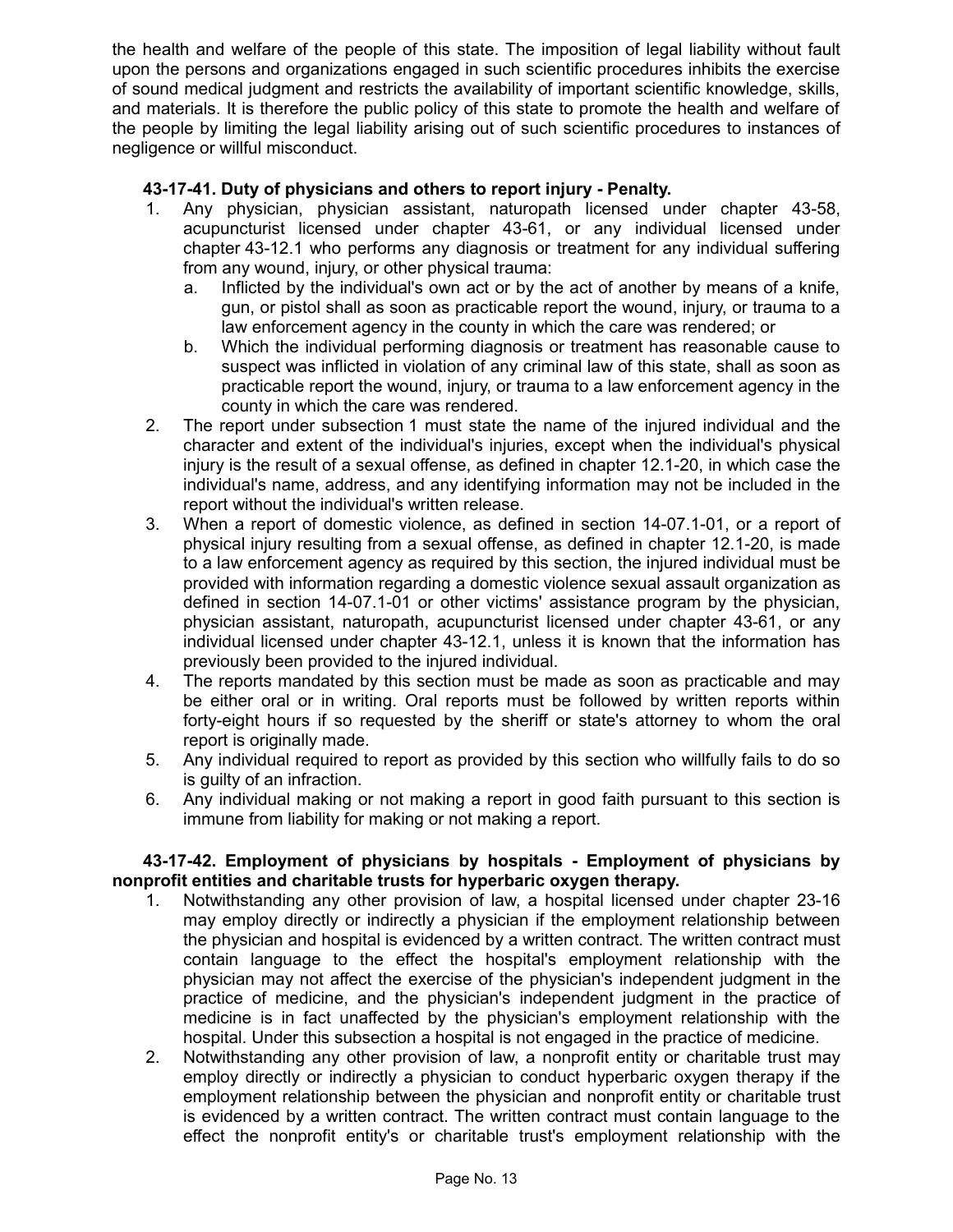physician may not affect the exercise of the physician's independent judgment in the practice of medicine, and the physician's independent judgment in the practice of medicine is in fact unaffected by the physician's employment relationship with the nonprofit entity or charitable trust. Under this subsection a nonprofit entity or charitable trust is not engaged in the practice of medicine.

### **43-17-43. Topical fluoride varnish.**

A licensed physician or physician assistant may apply topical fluoride varnish to an individual in accordance with rules adopted by the board.

### **43-17-44. Standard of care and professional ethics.**

A licensee is held to the same standard of care and same ethical standards, whether practicing traditional in-person medicine or telemedicine. The following apply in the context of telemedicine:

- 1. Professional ethical standards require a practitioner to practice only in areas in which the practitioner has demonstrated competence, based on the practitioner's training, ability, and experience. In assessing a licensee's compliance with this ethical requirement, the board shall give consideration to board certifications and specialty groups' telemedicine standards.
- 2. A licensee practicing telemedicine shall establish a bona fide relationship with the patient before the diagnosis or treatment of a patient. A licensee practicing telemedicine shall verify the identity of the patient seeking care and shall disclose, and ensure the patient has the ability to verify, the identity and licensure status of any licensee providing medical services to the patient.
- 3. Before initially diagnosing or treating a patient for a specific illness or condition, an examination or evaluation must be performed. An examination or evaluation may be performed entirely through telemedicine, if the examination or evaluation is equivalent to an in-person examination.
	- a. An examination utilizing secure videoconferencing or store-and-forward technology for appropriate diagnostic testing and use of peripherals that would be deemed necessary in a like in-person examination or evaluation meets this standard, as does an examination conducted with an appropriately licensed intervening health care provider, practicing within the scope of the provider's profession, providing necessary physical findings to the licensee. An examination or evaluation consisting only of a static online questionnaire or an audio conversation does not meet the standard of care.
	- b. Once a licensee conducts an acceptable examination or evaluation, whether in-person or by telemedicine, and establishes a patient-licensee relationship, subsequent followup care may be provided as deemed appropriate by the licensee, or by a provider designated by the licensee to act temporarily in the licensee's absence. In certain types of telemedicine utilizing asynchronous store-and-forward technology or electronic monitoring, such as teleradiology or intensive care unit monitoring, it is not medically necessary for an independent examination of the patient to be performed.
- 4. A licensee practicing telemedicine is subject to all North Dakota laws governing the adequacy of medical records and the provision of medical records to the patient and other medical providers treating the patient.
- 5. A licensee must have the ability to make appropriate referrals of patients not amenable to diagnosis or complete treatment through a telemedicine encounter, including a patient in need of emergent care or complementary in-person care.

#### **43-17-45. Prescribing - Controlled substances.**

1. A licensee who has performed a telemedicine examination or evaluation meeting the requirements of this chapter may prescribe medications according to the licensee's professional discretion and judgment. Opioids may only be prescribed through